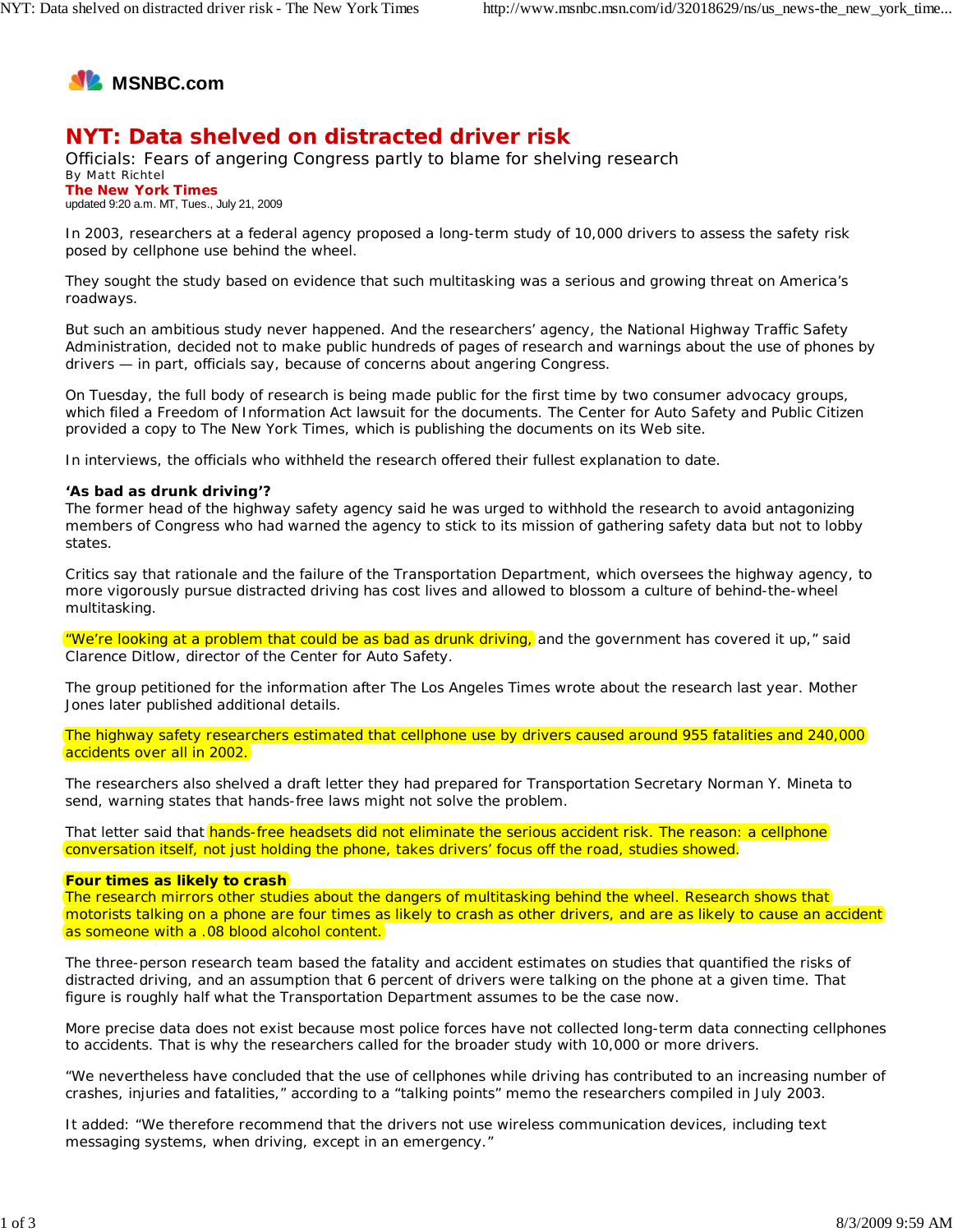Dr. Jeffrey Runge, then the head of the highway safety agency, said he grudgingly decided not to publish the Mineta letter and policy recommendation because of larger political considerations.

At the time, Congress had warned the agency not to use its research to lobby states. Dr. Runge said transit officials told him he could jeopardize billions of dollars of its financing if Congress perceived the agency had crossed the line into lobbying.

The fate of the research was discussed during a high-level meeting at the transportation secretary's office. The meeting included Dr. Runge, several staff members with the highway safety agency and John Flaherty, Mr. Mineta's chief of staff.

Mr. Flaherty recalls that the group decided not to publish the research because the data was too inconclusive.

He recalled that Dr. Runge "indicated that the data was incomplete and there was going to be more research coming."

He recalled summing up his position as, the agency "should make a decision as to whether they wanted to wait for more data."

But Dr. Runge recalled feeling that the issue was dire and needed public attention. "I really wanted to send a letter to governors telling them not to give a pass to hands-free laws," said Dr. Runge, whose staff spent months preparing a binder of materials for their presentation.

His broader goal, he said, was to educate people about the dangers of distracted driving. "Based on the research, there was a possibility of this becoming a really big problem," he said.

But "my advisers upstairs said we should not poke a finger in the eye of the appropriations committee," he recalled.

He said Mr. Flaherty asked him, "Do we have enough evidence right now to not create enemies among all the stakeholders?"

Those stakeholders, Dr. Runge said, were the House Appropriations Committee and groups that might influence it, notably voters who multitask while driving and, to a much smaller degree, the cellphone industry.

Mr. Mineta, who left as transportation secretary in 2006, said he was unaware of the meeting.

"I don't think it ever got to my desk," he said of the research. Mr. Ditlow, from the Center for Auto Safety, said the officials' explanations for withholding the research raised concerns. He said the research did not constitute lobbying of states.

And he said it was consistent with the highway safety agency's research in other areas, like seat belts.

Mr. Ditlow said that putting fears of the House panel ahead of public safety was an abdication of the agency's responsibility.

"No public health and safety agency should allow its research to be suppressed for political reasons," he said. Doing so "will cause deaths and injuries on the highways."

## **Opportunity missed to save lives?**

State Senator Joe Simitian of California, who tried from 2001 to 2005 to pass a hands-free cellphone law over objections of the cellphone industry, said the unpublished research would have helped him convince his colleagues that cellphones cause serious — deadly — distraction.

"Years went by when lives could have been saved," said Mr. Simitian, who in 2006 finally pushed through a hands-free law that took effect last year.

The highway safety agency, rather than commissioning a study with 10,000 drivers, handled one involving 100 cars. That study, done with the Virginia Tech Transportation Institute, placed cameras inside cars to monitor drivers for more than a year.

It found that drivers using a hand-held device were at 1.3 times greater risk of a crash or near crash, and at three times the risk when dialing compared with other drivers.

Not all the research went unpublished. The safety agency put on its Web site an annotated bibliography of more than 150 scientific articles that showed how a cellphone conversation while driving taxes the brain's processing power, reducing reaction time. But the bibliography included only a list of the articles, not the one-page summaries of each one written by the researchers.

Chris Monk, who researched the bibliography for 18 months, said the exclusion of the summaries took the teeth out